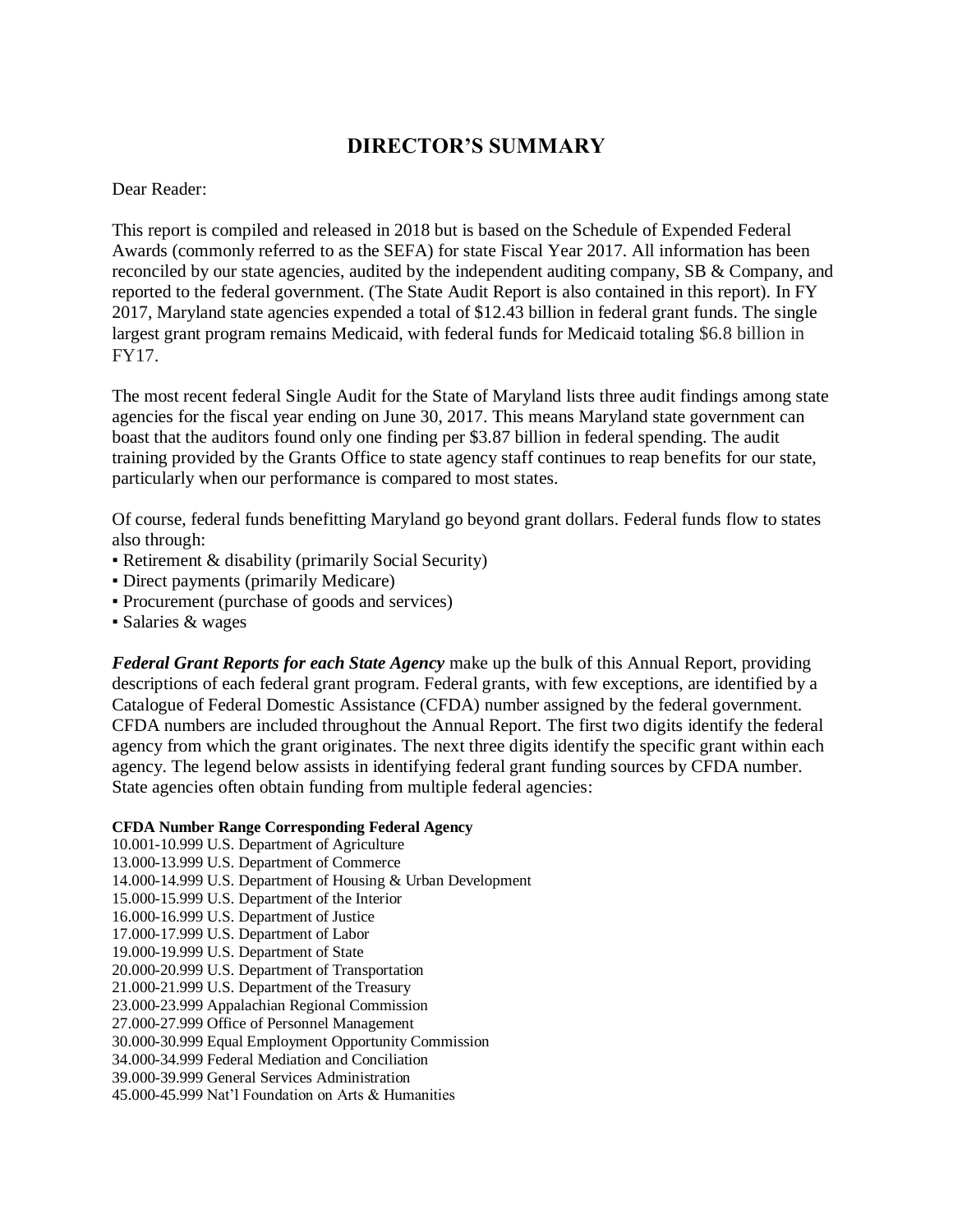47.000-47.999 National Science Foundation 59.000-59.999 Small Business Administration 64.000-64.999 U.S. Veterans Administration 66.000-66.999 U.S. Environmental Protection Agency 81.000-81.999 U.S. Department of Energy 83.000-83.999 Federal Emergency Management 84.000-84.999 U.S. Department of Education 89.000-89.999 National Archive and Records Admin 93.000-93.999 U.S. Department of Health & Hum Services 94.000-94.999 Corporation for Nat'l and Communities 96.000-96.999 Social Security Administration 97.000-97.999 U.S. Department of Homeland Security

The following is a partial list of activities coordinated by the Grants Office:

### **WEBSITE: www.grants.maryland.gov**

▪ Consolidated information on state grants (including an email notify option), foundation grants, grants training (including the annual Governor's Grants Conference), federal procurement, and access to state agency and local government points of contact.

## **STATE AGENCY GRANTS TEAM**

▪ Cabinet Secretaries designate primary points of contact for the Grants Office and we meet regularly to share information and discuss issues and challenges.

▪ Our official points of contact serve as subject experts and entry points within each agency for all grant questions. They review grant formula issues and assist the Governor's Federal Affairs Office in Washington, D.C. in maintaining relationships with federal decision-makers on grant issues.

### **GOVERNOR'S ANNUAL GRANTS TRAINING CONFERENCE**

▪ Nationally recognized, this conference draws more than 600 participants from every county and many municipal governments, as well as non-profit organizations and state employees who must be kept abreast of the rapid changes in federal grants acquisition and management.

### **PUBLICATIONS**

▪ *Annual Report: Federal Funds to Maryland State Agencies* - This is the office's 15th Annual Report, which documents federal grants expended by Maryland State agencies.

▪ *Governor's Grants Office electronic bulletins -* Electronic bulletins are emailed to more than 7,000 subscribers to inform Marylanders about available state and foundation grants, grant issues, news, and grants training opportunities. There is a subscription option found on [www.grants.maryland.gov.](http://www.grants.maryland.gov/)

▪ *Social Media* - The Governor's Grants Office posts often on Twitter @MDGrantsOffice and Facebook facebook.com/mdgrantsoffice about relevant news, grants and job opportunities, and other related but varied issues to keep our followers informed.

### **GRANTS TRAINING**

▪ Free Training Sessions: Topics have included researching grant opportunities, grant writing, grant budgeting, grant management, subrecipient management, and audits and are available to state and local government agencies and nonprofit organizations throughout Maryland. We include advanced grants management trainings addressing post-award issues by national and federal content experts as